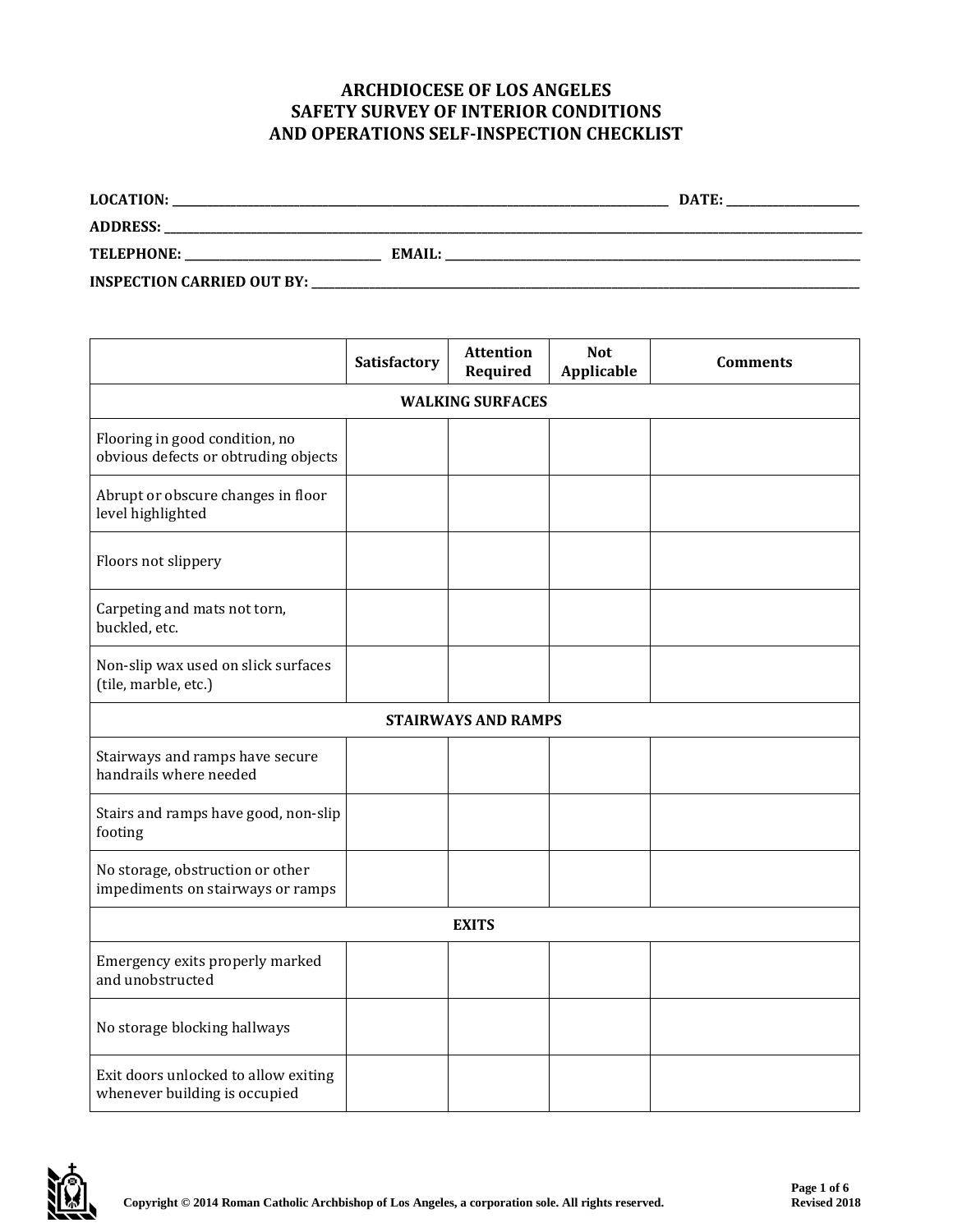|                                                                                                                                                   | <b>Satisfactory</b> | <b>Attention</b><br>Required   | <b>Not</b><br>Applicable | <b>Comments</b> |  |
|---------------------------------------------------------------------------------------------------------------------------------------------------|---------------------|--------------------------------|--------------------------|-----------------|--|
| Exit doors operate easily and open<br>outward                                                                                                     |                     |                                |                          |                 |  |
| Decorations do not obstruct exit<br>signs or exit ways                                                                                            |                     |                                |                          |                 |  |
|                                                                                                                                                   |                     | <b>LIGHTING AND ELECTRICAL</b> |                          |                 |  |
| Adequate lighting levels maintained<br>during business hours                                                                                      |                     |                                |                          |                 |  |
| Stairways well lit                                                                                                                                |                     |                                |                          |                 |  |
| Exit ways well lit                                                                                                                                |                     |                                |                          |                 |  |
| Emergency lighting system<br>operational                                                                                                          |                     |                                |                          |                 |  |
| Outlets and switches have protective<br>faces and plates                                                                                          |                     |                                |                          |                 |  |
| Light fixtures have covers, i.e., no<br>bare bulbs                                                                                                |                     |                                |                          |                 |  |
| At least a 3-foot clear area provided<br>in front of all electrical panels                                                                        |                     |                                |                          |                 |  |
| Electrical work performed by<br>licensed contractors only                                                                                         |                     |                                |                          |                 |  |
| Fuses and circuit breakers tripping                                                                                                               |                     |                                |                          |                 |  |
| <b>SLIP/TRIP AND FALL HAZARDS</b>                                                                                                                 |                     |                                |                          |                 |  |
| Doormats provided during wet<br>weather                                                                                                           |                     |                                |                          |                 |  |
| Bathroom and kitchen floors kept<br>dry                                                                                                           |                     |                                |                          |                 |  |
| Caution "Wet Floors" signs available                                                                                                              |                     |                                |                          |                 |  |
| Responsibility assigned to clean up<br>tracked-in water, spills                                                                                   |                     |                                |                          |                 |  |
| Electrical cords do not pass across<br>walkways extension cords, cords for<br>projectors, organ power supply, etc.<br>without protective covering |                     |                                |                          |                 |  |

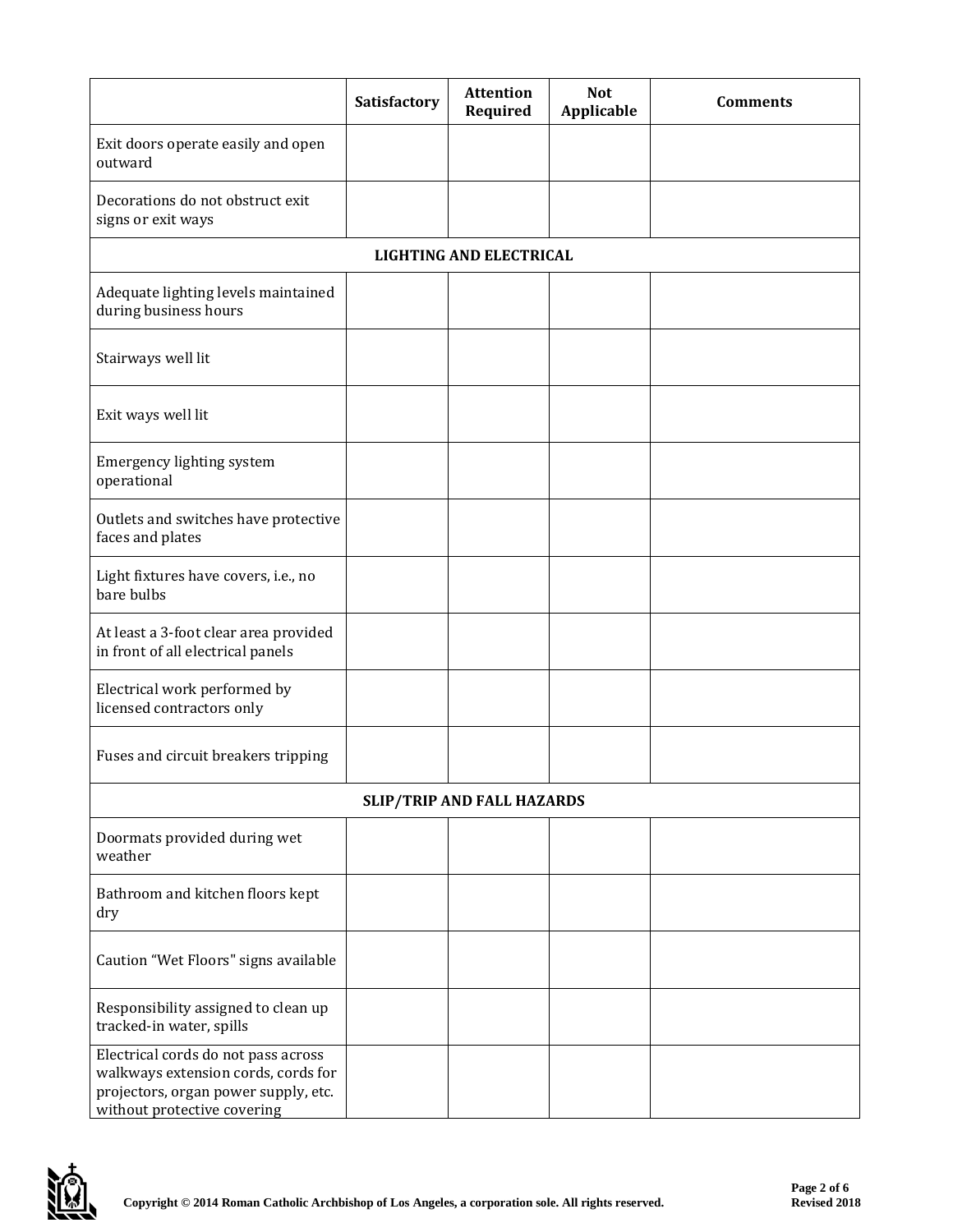|                                                                                                                              | Satisfactory | <b>Attention</b><br>Required | <b>Not</b><br>Applicable | <b>Comments</b> |
|------------------------------------------------------------------------------------------------------------------------------|--------------|------------------------------|--------------------------|-----------------|
| No visible plumbing leaks which<br>may result in a slip-and-fall hazard                                                      |              |                              |                          |                 |
|                                                                                                                              |              | <b>GENERAL MAINTENANCE</b>   |                          |                 |
| Furniture in good condition and<br>stored on property with no danger<br>of falling                                           |              |                              |                          |                 |
| Heating or boiler systems<br>maintained on regularly scheduled<br>basis? If yes, is maintenance log up<br>to date?           |              |                              |                          |                 |
| Air conditioning or cooling systems<br>maintained on regularly scheduled<br>basis? If yes, is maintenance log up<br>to date? |              |                              |                          |                 |
| Boiler certificates posted                                                                                                   |              |                              |                          |                 |
| Fire extinguishers serviced, at least<br>annually, by an accredited company                                                  |              |                              |                          |                 |
| Interior paint in good condition                                                                                             |              |                              |                          |                 |
| Any signs of water leakage or<br>damage                                                                                      |              |                              |                          |                 |
| Floor drains clear?                                                                                                          |              |                              |                          |                 |
| Building sprinklered? If yes is the<br>supply valve open?                                                                    |              |                              |                          |                 |
| Building, repair and maintenance<br>contractors' certificates of insurance<br>and additional insured<br>endorsements on file |              |                              |                          |                 |
| Current proof of coverage on file                                                                                            |              |                              |                          |                 |
| <b>SPECIAL HAZARDS</b>                                                                                                       |              |                              |                          |                 |
| No "glowing element" type portable,<br>electric space heaters used                                                           |              |                              |                          |                 |
| Candles checked several times a day                                                                                          |              |                              |                          |                 |
| Votive candles secured in a non-<br>combustible stand with no<br>combustible materials above or<br>below                     |              |                              |                          |                 |

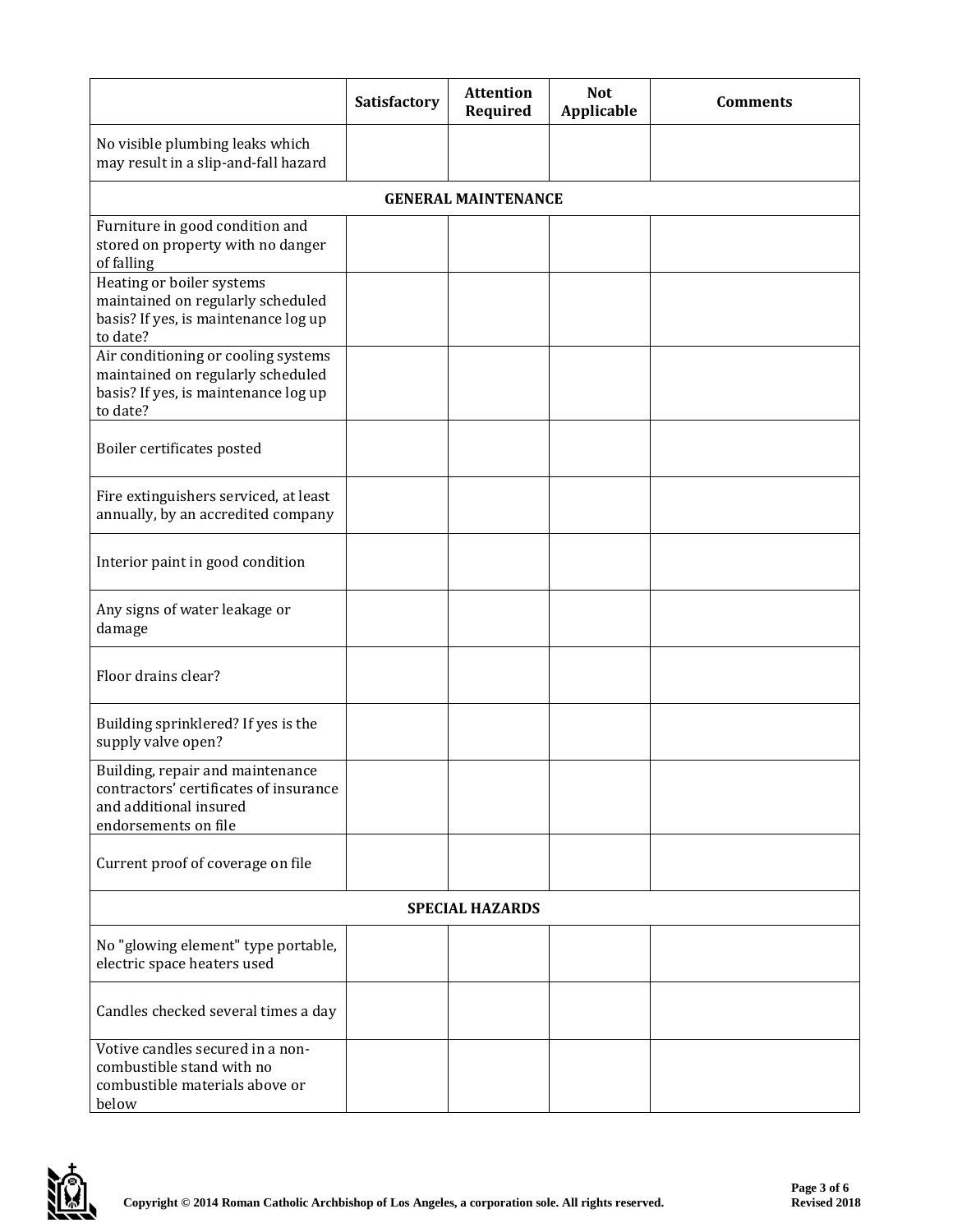|                                                                                                                                | Satisfactory | <b>Attention</b><br>Required | <b>Not</b><br>Applicable | <b>Comments</b> |
|--------------------------------------------------------------------------------------------------------------------------------|--------------|------------------------------|--------------------------|-----------------|
| Extension cords not used as a<br>substitute for permanent wiring                                                               |              |                              |                          |                 |
| decorations<br>Large<br>non-<br>are<br>flammable<br>flame-retardant<br><sub>or</sub><br>treated (Christmas trees included)     |              |                              |                          |                 |
| Storage of flammable and<br>combustible liquids minimized and<br>removed from sources of ignition in<br>a well-ventilated area |              |                              |                          |                 |
| "No Smoking" signs posted and<br>enforced                                                                                      |              |                              |                          |                 |
| Oily rags disposed by themselves in<br>covered metal container                                                                 |              |                              |                          |                 |
|                                                                                                                                |              | <b>HOUSEKEEPING</b>          |                          |                 |
| Storage areas neatly arranged and<br>free of rubbish?                                                                          |              |                              |                          |                 |
| No combustible materials stored in<br>boiler or furnace rooms, near other<br>sources of ignition                               |              |                              |                          |                 |
|                                                                                                                                |              | <b>EMERGENCY PLANNING</b>    |                          |                 |
| Emergency telephone numbers<br>posted near all telephones                                                                      |              |                              |                          |                 |
| Responsibility for first aid assigned                                                                                          |              |                              |                          |                 |
| Staff briefed on what to do in case of<br>an emergency (fire, earthquake, civil<br>disturbance, etc.                           |              |                              |                          |                 |
| Well marked, properly mounted fire<br>extinguishers available for use                                                          |              |                              |                          |                 |
| Staff trained in proper use of fire<br>extinguishers                                                                           |              |                              |                          |                 |
| Locations of main electric. water and<br>gas shut-offs are identified, with<br>user instructions available and<br>accessible   |              |                              |                          |                 |
| Procedure understood and<br>responsibility assigned for reporting<br>incidents to the Insurance<br>Administrator               |              |                              |                          |                 |
| Emergency Plan is operational.                                                                                                 |              |                              |                          |                 |

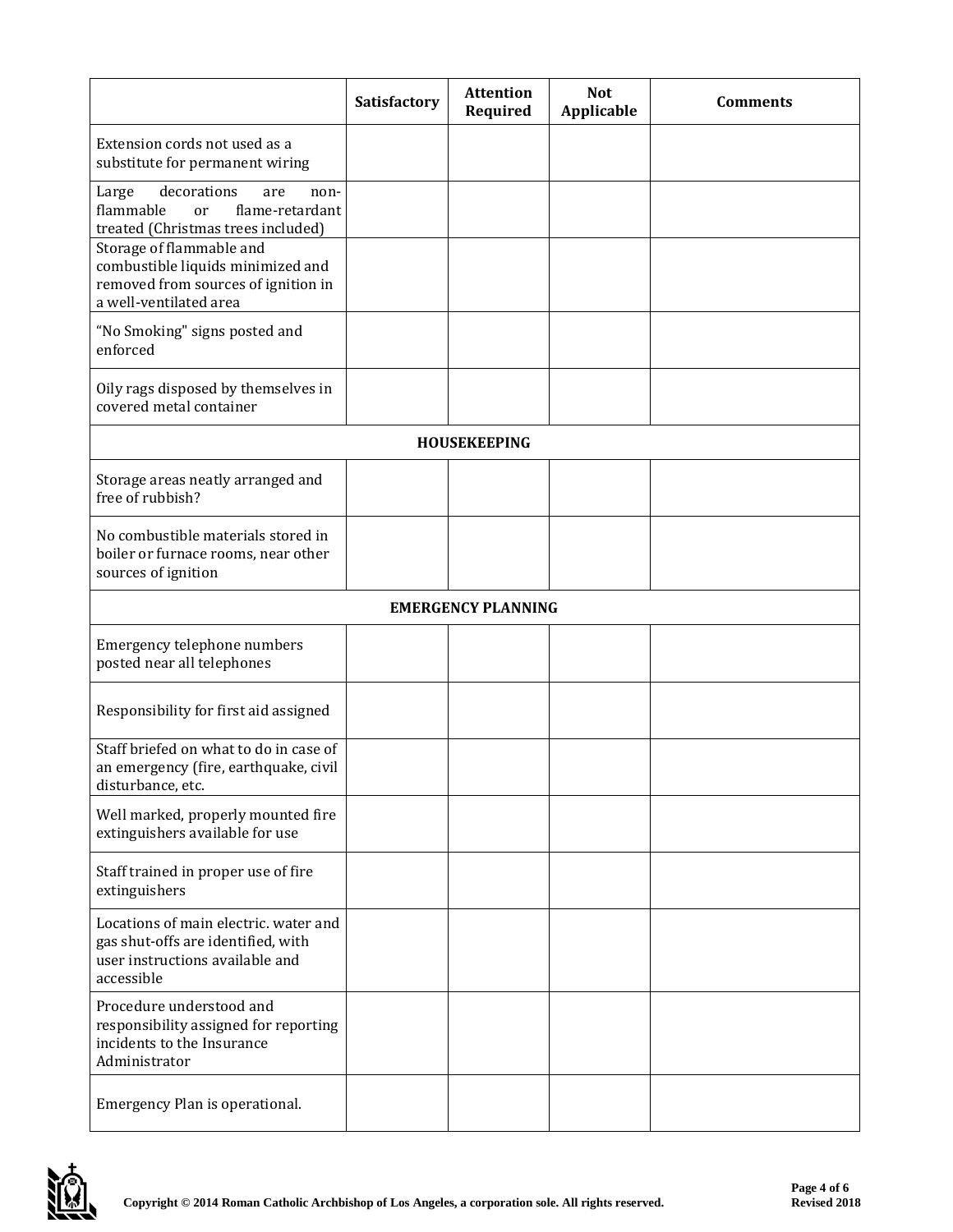|                                                                                                                                       | Satisfactory | <b>Attention</b><br>Required | <b>Not</b><br>Applicable | <b>Comments</b> |
|---------------------------------------------------------------------------------------------------------------------------------------|--------------|------------------------------|--------------------------|-----------------|
| KITCHEN (IF APPLICABLE)                                                                                                               |              |                              |                          |                 |
| Does stove have a vented hood?                                                                                                        |              |                              |                          |                 |
| Are grease traps, hoods, and ducts<br>clean? Provide date of last cleaning                                                            |              |                              |                          |                 |
| Is a self-contained extinguisher of<br>the appropriate type in the<br>immediate cooking area? If yes,<br>provide date of last service |              |                              |                          |                 |
| Floor mats provided near sink and<br>dishwashers to help prevent slips                                                                |              |                              |                          |                 |
| Refrigerator functions properly is<br>able to maintain temperatures<br>below 40'F                                                     |              |                              |                          |                 |
|                                                                                                                                       |              | <b>SECURITY</b>              |                          |                 |
| Buildings patrolled to assure all<br>have vacated after events                                                                        |              |                              |                          |                 |
| Doors and windows checked to<br>assure they are locked at night                                                                       |              |                              |                          |                 |
| Outside lighting kept on at night                                                                                                     |              |                              |                          |                 |
| Vacant buildings checked daily                                                                                                        |              |                              |                          |                 |
| Audiovisual equipment and other<br>theft target items stored in a secure<br>area, out-of-sight                                        |              |                              |                          |                 |
| Volunteers do not provide security<br>services                                                                                        |              |                              |                          |                 |
| Security companies provide<br>certificates of insurance and<br>additional insured endorsements                                        |              |                              |                          |                 |
| Are armed guards used? Please<br>comment                                                                                              |              |                              |                          |                 |
| <b>OFFICE WORKING AREAS</b>                                                                                                           |              |                              |                          |                 |
| Desk or filing cabinet drawers closed<br>promptly after use                                                                           |              |                              |                          |                 |
| Defective electrical cords repaired<br>or replaced immediately                                                                        |              |                              |                          |                 |
| Electrical sockets overloaded or<br>multi-outlet additions used?                                                                      |              |                              |                          |                 |